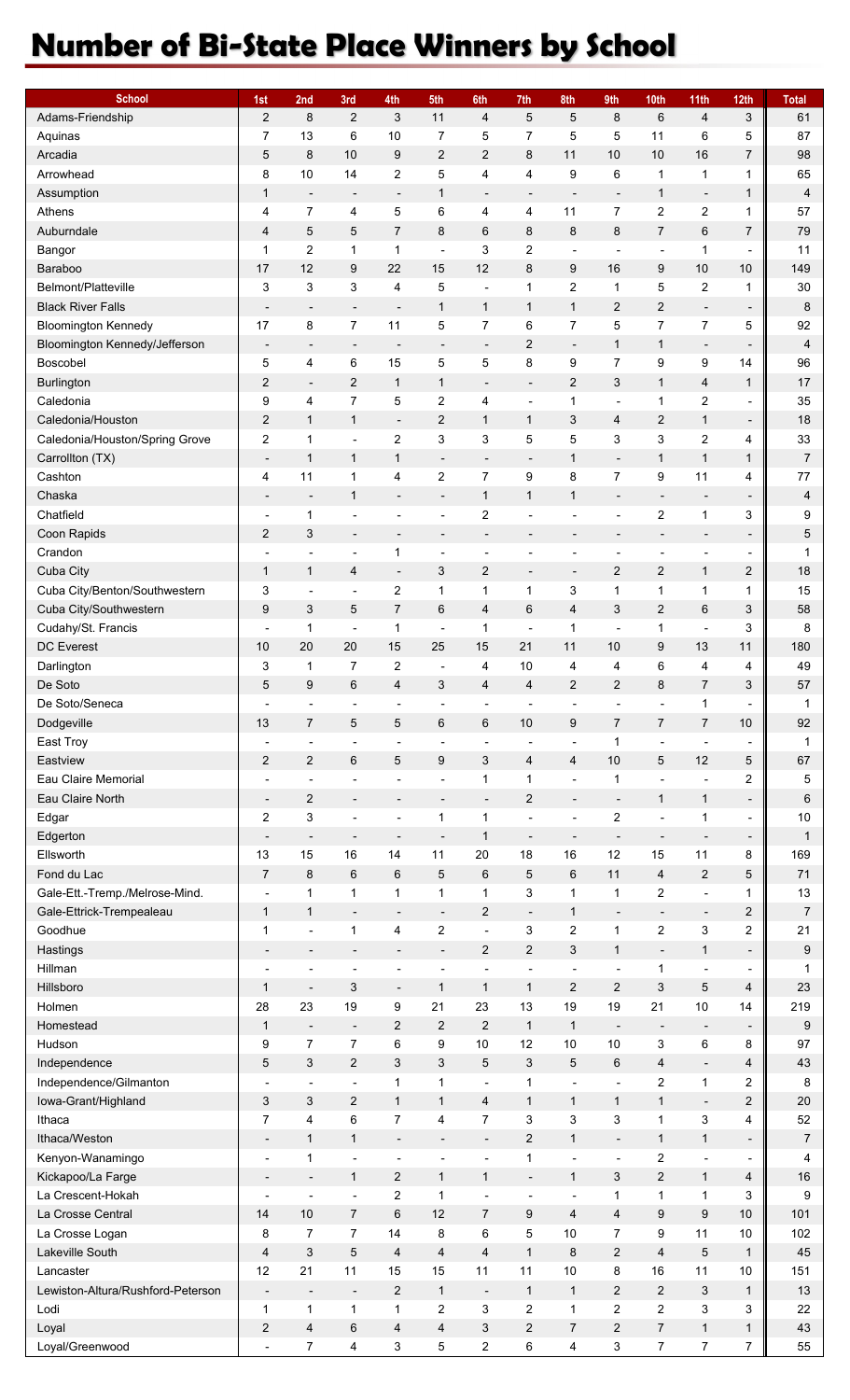## **Number of Bi-State Place Winners by School (cont'd)**

| <b>School</b>                    | 1st                      | 2nd                          | 3rd                      | 4th                      | 5th                          | 6th                      | 7th                      | 8th                      | 9th                      | 10th                     | 11th                         | 12 <sub>th</sub>         | <b>Total</b>              |
|----------------------------------|--------------------------|------------------------------|--------------------------|--------------------------|------------------------------|--------------------------|--------------------------|--------------------------|--------------------------|--------------------------|------------------------------|--------------------------|---------------------------|
| Luxemburg-Casco                  | 6                        | $\overline{\mathbf{4}}$      | 6                        | 9                        | 3                            | 5                        | $\overline{2}$           | $\overline{2}$           | 8                        | 4                        | $\overline{4}$               | $\overline{c}$           | 55                        |
| Marshfield                       | 4                        | 3                            | 9                        | 3                        | 1                            | $\overline{7}$           | 5                        | 5                        | 4                        | 3                        | 4                            | 4                        | 52                        |
| Mauston                          | $\overline{7}$           | 12                           | 11                       | 11                       | 11                           | 10                       | 12                       | 5                        | 6                        | 6                        | $\mathbf 5$                  | 12                       | 108                       |
| Medford                          | 1                        | $\overline{\phantom{a}}$     | $\overline{\phantom{a}}$ | $\mathbf 1$              | 1                            | $\blacksquare$           | $\overline{c}$           | ÷,                       | $\overline{c}$           | $\overline{2}$           | $\blacksquare$               | $\overline{\phantom{a}}$ | 9                         |
| Melrose-Mindoro                  | $\overline{c}$           | 3                            | 4                        | 9                        | 3                            | 4                        | 6                        | 4                        | 4                        | $\sqrt{3}$               | 3                            | 2                        | 47                        |
| Middleton                        | 5                        | 3                            | 8                        | 5                        | 6                            | 7                        | $\overline{c}$           | 5                        | 3                        | $\boldsymbol{2}$         | 3                            | 5                        | 54                        |
| Milton                           | 4                        | $\,6$                        | 6                        | $\overline{7}$           | 10                           | 5                        | 9                        | 5                        | 3                        | $\overline{2}$           | 6                            | 5                        | 68                        |
| Mondovi                          | 2                        | $\mathbf 1$                  | 2                        | 3                        | 1                            | 5                        | 1                        | $\blacksquare$           | $\overline{c}$           | 4                        | 4                            | $\boldsymbol{2}$         | 27                        |
| Monroe                           | $\sqrt{2}$               | 5                            | $\boldsymbol{2}$         | $\overline{7}$           | 7                            | 10                       | $\overline{4}$           | 8                        | $\,6$                    | 4                        | 5                            | 5                        | 65                        |
| <b>Mount Horeb</b>               | 3                        | 1                            | 1                        | 4                        | 1                            | $\blacksquare$           | 3                        | 6                        | $\overline{\mathbf{c}}$  | 3                        | 4                            | $\boldsymbol{2}$         | 30                        |
| Mount Horeb/Barneveld            | 4                        | 5                            | $\overline{7}$           | 5                        | $\overline{4}$               | 5                        | 5                        | 3                        | $\overline{2}$           | $\overline{7}$           | 6                            | 7                        | 60                        |
| Muskego                          | 2                        | 4                            | 6                        | $\overline{\phantom{a}}$ | $\overline{\phantom{a}}$     | 2                        | $\mathbf 1$              | 1                        | 1                        | $\boldsymbol{2}$         | 2                            | 1                        | 22                        |
| Necedah                          | $\overline{\phantom{a}}$ | $\blacksquare$               | $\overline{\phantom{a}}$ | $\overline{\phantom{a}}$ | $\overline{\phantom{a}}$     | $\overline{\phantom{a}}$ | $\overline{\phantom{a}}$ | $\overline{\phantom{a}}$ | $\mathbf{1}$             | $\overline{\phantom{a}}$ | 1                            | $\mathbf{1}$             | 3                         |
| Nekoosa/Assumption/Port Edwards  | 1                        | $\overline{\phantom{a}}$     | $\blacksquare$           | 2                        | 2                            | 2                        | ÷,                       | 3                        | $\mathbf 1$              | 3                        | $\overline{\phantom{a}}$     | 1                        | 15                        |
| Nekoosa/Port Edwards             | $\mathbf{1}$             | $\mathbf{1}$                 | $\mathbf{1}$             | $\overline{4}$           | $\overline{2}$               | 8                        | 5                        | $\overline{2}$           | 5                        | $\overline{7}$           | 6                            | 3                        | 45                        |
| New Lisbon                       | 8                        | 4                            | 5                        | $\overline{7}$           | 3                            | 12                       | 5                        | 5                        | 11                       | 8                        | $10$                         | 12                       | 90                        |
| New Prague                       | $\overline{\phantom{a}}$ | $\overline{a}$               | $\mathbf{1}$             | $\overline{\phantom{a}}$ | $\mathbf{1}$                 | $\mathbf{1}$             | $\mathbf{1}$             | $\overline{\phantom{a}}$ | $\overline{\phantom{a}}$ | $\mathbf 1$              | $\overline{\phantom{a}}$     | $\overline{\phantom{a}}$ | 5                         |
| New Richmond                     | 8                        | 10                           | 8                        | 8                        | 11                           | $\overline{7}$           | 8                        | 14                       | 8                        | 13                       | 6                            | $\overline{7}$           | 108                       |
| North Crawford                   | 4                        | $\boldsymbol{2}$             | $\overline{2}$           | $\overline{7}$           | 7                            | 3                        | $\overline{4}$           | 4                        | 6                        | 5                        | 3                            | 1                        | 48                        |
| North Crawford/Seneca            | $\mathbf 1$              | $\mathbf{1}$                 | $\mathbf{1}$             | $\mathbf{1}$             | $\overline{\mathbf{c}}$      | 3                        | $\mathbf{1}$             | $\overline{\mathbf{c}}$  | $\blacksquare$           | $\overline{c}$           | 3                            | 3                        | 20                        |
| Oconto Falls                     | $\mathbf{1}$             | $\overline{\phantom{a}}$     | $\overline{\phantom{a}}$ | $\overline{c}$           | $\mathbf{1}$                 | $\overline{\phantom{a}}$ | $\mathbf{1}$             | $\mathbf{1}$             | $\overline{\phantom{a}}$ | $\overline{\phantom{a}}$ | $\qquad \qquad \blacksquare$ | $\overline{\phantom{a}}$ | $6\phantom{1}6$           |
| Onalaska                         | ÷,                       | $\blacksquare$               | $\overline{\phantom{a}}$ | $\mathbf{1}$             | $\overline{c}$               | $\mathbf{1}$             | $\mathbf{1}$             | ÷,                       | $\overline{\phantom{a}}$ | 3                        | $\overline{c}$               | $\boldsymbol{2}$         | 12                        |
| Orono                            | $\mathbf{1}$             | $\overline{a}$               | -                        |                          | $\qquad \qquad \blacksquare$ | $\overline{\phantom{a}}$ | $\overline{a}$           | $\overline{a}$           | $\overline{a}$           | $\mathbf 1$              | $\overline{\phantom{a}}$     | $\mathbf{1}$             | 3                         |
| Osceola                          |                          | $\overline{\phantom{a}}$     | ٠                        | $\blacksquare$           | $\overline{\phantom{a}}$     | $\mathbf{1}$             | ÷,                       | 1                        | $\blacksquare$           | $\overline{\phantom{a}}$ | ٠                            | $\overline{\phantom{a}}$ | $\overline{c}$            |
| Owatonna                         | 3                        | 4                            | 5                        | $\mathbf{1}$             | 4                            | 4                        | $\overline{c}$           | 2                        | 3                        | 3                        |                              |                          | 31                        |
| Ozaukee                          | 1                        | 4                            | 3                        | 3                        | $\overline{c}$               | 5                        | $\overline{c}$           | $\mathbf 2$              | 3                        | $\blacksquare$           | -<br>1                       | -<br>3                   | 29                        |
| Platteville                      |                          |                              | 3                        |                          |                              |                          |                          |                          | 3                        |                          |                              |                          | 28                        |
|                                  | 4                        | 4                            |                          | 4                        | $\mathbf{1}$                 | $\mathbf{1}$             | $\overline{a}$           | 3                        |                          | $\mathbf{1}$             | $\overline{c}$               | $\overline{\mathbf{c}}$  | 31                        |
| Plymouth                         | 2                        | 3                            | 2                        | 2                        | $\blacksquare$               | 4                        | 4                        | 4                        | $\overline{c}$           | 4                        | 3                            | 1                        |                           |
| Portage                          | 5                        | 8                            | $\overline{2}$           | 3                        | $\overline{\mathbf{c}}$      | 3                        | 4                        | 4                        | $\overline{7}$           | 3                        | 5                            | 6                        | 52                        |
| Prairie du Chien                 | 3                        | 4                            | 6                        | 3                        | 5                            | 6                        | $\overline{2}$           | 5                        | 5                        | $\mathbf 5$              | $\mathbf 5$                  | 4                        | 53                        |
| Prairie du Chien/Wauzeka-Steuben | $\mathbf{1}$             | $\overline{\phantom{a}}$     | $\overline{\phantom{a}}$ | $\overline{\phantom{a}}$ | $\overline{\phantom{a}}$     | $\mathbf{1}$             | $\overline{2}$           | $\overline{2}$           | $\overline{\phantom{a}}$ | $\mathbf 1$              | $\overline{\phantom{a}}$     | 1                        | 8                         |
| Pulaski                          | $\mathbf{1}$             | $\mathbf{1}$                 | 3                        | 4                        | $\overline{7}$               | $\blacksquare$           | $\mathbf{1}$             | 1                        | $\mathbf{1}$             | 4                        | 1                            | 5                        | 29                        |
| Racine Horlick                   |                          |                              | $\overline{\phantom{a}}$ |                          |                              |                          |                          | 1                        | $\overline{\phantom{a}}$ | $\mathbf 1$              | -                            | -                        | $\overline{\mathbf{c}}$   |
| Random Lake                      |                          | $\overline{\phantom{a}}$     | $\overline{c}$           | $\boldsymbol{2}$         | $\mathbf{1}$                 | 3                        | 3                        | 3                        | $\mathbf 2$              | $\overline{a}$           | $\overline{\mathbf{c}}$      | $\overline{\mathbf{c}}$  | 20                        |
| Rhinelander                      | 4                        | 6                            | 3                        | 5                        | 6                            | 4                        | 5                        | $\overline{2}$           | $\,6$                    | 5                        | $\mathbf{1}$                 | 5                        | 52                        |
| <b>Richland Center</b>           | $\mathbf 5$              | $\mathbf 5$                  | 8                        | 3                        | 3                            | 4                        | 6                        | 5                        | $\overline{\mathbf{c}}$  | 6                        | 6                            | 2                        | 55                        |
| Richmond                         | $\overline{\phantom{a}}$ | $\overline{\phantom{a}}$     | $\overline{\phantom{a}}$ | $\overline{\phantom{a}}$ | $\overline{\phantom{a}}$     | $\overline{\phantom{a}}$ | $\mathbf{1}$             | $\mathbf{1}$             | $\mathbf{1}$             | $\overline{\phantom{a}}$ | $\overline{\phantom{a}}$     | $\overline{\phantom{a}}$ | 3                         |
| <b>River Falls</b>               | $\blacksquare$           | $\blacksquare$               | ٠                        | $\blacksquare$           | $\overline{\phantom{a}}$     | $\overline{\phantom{a}}$ | $\blacksquare$           | $\overline{\phantom{a}}$ | $\blacksquare$           | $\overline{\phantom{0}}$ | 1                            | $\overline{\phantom{a}}$ | 1                         |
| <b>River Valley</b>              | 14                       | 8                            | 10                       | 9                        | 6                            | 6                        | $\overline{2}$           | 5                        | 8                        | $\mathbf{1}$             | 10                           | 7                        | 86                        |
| Riverdale                        | 9                        | 13                           | 13                       | 6                        | 15                           | 12                       | 8                        | 9                        | 18                       | $10$                     | 13                           | 21                       | 147                       |
| Royall                           | 6                        | $\overline{\mathbf{4}}$      | 3                        | $\mathbf{1}$             | $\overline{4}$               | 3                        | 9                        | $\mathbf{2}$             | 5                        | 3                        | $\overline{1}$               | $\overline{\mathbf{c}}$  | 43                        |
| Rushford                         | 1                        | $\overline{a}$               | $\overline{\phantom{a}}$ | $\blacksquare$           | $\mathbf{1}$                 | $\blacksquare$           | $\blacksquare$           | 1                        | $\overline{\phantom{a}}$ | $\overline{\phantom{0}}$ | 1                            | $\blacksquare$           | 4                         |
| Sheboygan Falls                  | $\overline{\phantom{a}}$ | $\qquad \qquad \blacksquare$ | $\mathbf{1}$             | $\overline{\phantom{a}}$ | $\qquad \qquad \blacksquare$ | $\overline{\phantom{a}}$ | $\overline{\phantom{a}}$ | $\overline{\phantom{a}}$ | $\overline{\phantom{a}}$ |                          | $\mathbf{1}$                 | $\mathbf{1}$             | $\ensuremath{\mathsf{3}}$ |
| Shell Lake                       | 1                        | 4                            | $\mathbf{1}$             | 4                        | 6                            | 8                        | $\mathbf 5$              | 6                        | 5                        | 4                        | $\,8\,$                      | 5                        | 57                        |
| South Saint Paul                 | 3                        | $\sqrt{2}$                   | 4                        | 5                        | $\mathbf{2}$                 | $\overline{2}$           | $\overline{7}$           | 3                        | $\overline{\mathbf{4}}$  | 4                        | 5                            | 6                        | 47                        |
| Sparta                           | 12                       | 12                           | 16                       | 9                        | 8                            | $\boldsymbol{7}$         | 14                       | 10                       | 8                        | 9                        | 12                           | 12                       | 129                       |
| Spencer/Columbus Catholic        | $\sqrt{2}$               | $\ensuremath{\mathsf{3}}$    | $\overline{\phantom{a}}$ | $\overline{c}$           | $\mathbf{1}$                 | $\mathbf{1}$             | $\blacksquare$           | $\overline{c}$           | $\mathbf{1}$             | $\overline{\phantom{a}}$ | $\mathbf{1}$                 | $\mathbf{1}$             | 14                        |
| Stanley-Boyd/Owen-Withee         | 1                        | $\overline{\phantom{a}}$     | $\mathbf{1}$             | $\blacksquare$           | $\overline{\phantom{a}}$     | ÷,                       | $\overline{a}$           | $\blacksquare$           | $\blacksquare$           | 1                        | $\overline{\phantom{a}}$     | $\overline{a}$           | 3                         |
| Stillwater                       | $\mathbf 5$              | $\overline{c}$               | 6                        | $\overline{c}$           | $\mathbf{1}$                 | 4                        | $\overline{\phantom{a}}$ | $\mathbf{1}$             | $\overline{\mathbf{c}}$  | $\sqrt{2}$               | 5                            | $\mathbf{1}$             | 31                        |
| Stoughton                        | 4                        | ÷,                           | $\overline{c}$           | $\blacksquare$           | $\overline{\phantom{a}}$     | $\mathbf{1}$             | L,                       | $\mathbf 1$              | ÷,                       | $\blacksquare$           | ٠                            | $\overline{a}$           | 8                         |
| Stratford                        | 17                       | 17                           | 11                       | 9                        | 10                           | 5                        | 11                       | 12                       | $\mathbf 5$              | $\overline{7}$           | 6                            | 13                       | 123                       |
| Tomah                            | $\,6$                    | 6                            | $\,6$                    | $\overline{7}$           | 9                            | 5                        | 12                       | 13                       | 11                       | 13                       | 12                           | 11                       | 111                       |
| Turlock                          | $\overline{\phantom{a}}$ | $\overline{\phantom{a}}$     | $\mathbf{1}$             | $\overline{\phantom{a}}$ | $\qquad \qquad \blacksquare$ | $\overline{\phantom{a}}$ | $\overline{\phantom{a}}$ | $\overline{\phantom{a}}$ | $\mathbf{1}$             | $\mathbf{1}$             | $\overline{\phantom{a}}$     | $\overline{\phantom{a}}$ | 3                         |
| <b>Two Rivers</b>                | $\overline{\phantom{a}}$ | $\mathbf 1$                  | $\boldsymbol{2}$         | 1                        | $\overline{\phantom{a}}$     | 1                        | ÷,                       | $\overline{\phantom{a}}$ | $\blacksquare$           | $\overline{\phantom{0}}$ | $\overline{a}$               | $\overline{\phantom{a}}$ | 5                         |
| Verona Area                      | 3                        | $\mathbf 5$                  | 3                        | 6                        | 9                            | 5                        | 6                        | 3                        | 4                        | $\overline{\phantom{a}}$ | 3                            | 3                        | 50                        |
| Viroqua                          | $\boldsymbol{2}$         | 6                            | 9                        | $\overline{7}$           | 9                            | 6                        | 6                        | $\overline{7}$           | 4                        | $\mathbf 5$              | 9                            | 7                        | 77                        |
| Watertown                        | $\mathbf{1}$             | $\overline{\phantom{a}}$     | $\mathbf{1}$             | $\mathbf{1}$             | $\overline{c}$               | $\overline{\phantom{a}}$ | $\blacksquare$           | $\mathbf{1}$             | $\overline{\phantom{a}}$ | $\mathbf{1}$             | $\overline{\mathbf{c}}$      | -                        | 9                         |
| Waunakee                         | 1                        | $\sqrt{2}$                   | 3                        | 3                        | 3                            | 4                        | $\boldsymbol{7}$         | 1                        | $\mathbf 1$              | 1                        | $\overline{\mathbf{c}}$      | 4                        | 32                        |
| Wausau West                      | 3                        | $\overline{7}$               | 5                        | 3                        | $\mathbf{2}$                 | $\overline{c}$           | $\mathbf{2}$             | $\mathbf{2}$             | $\sqrt{2}$               | 4                        | 3                            | $\mathbf{1}$             | 36                        |
| West Allis Central               | $\overline{\phantom{a}}$ | $\overline{\phantom{a}}$     | $\overline{a}$           | $\overline{a}$           | 1                            | ÷,                       | $\blacksquare$           | $\overline{\phantom{a}}$ | $\overline{\phantom{a}}$ | ٠                        | $\overline{\phantom{a}}$     | $\overline{a}$           | 1                         |
| West Salem                       | $\mathbf{1}$             | $\overline{\phantom{a}}$     | $\overline{\phantom{a}}$ | $\overline{\phantom{a}}$ | $\overline{\phantom{a}}$     | $\overline{\phantom{a}}$ | $\overline{\phantom{a}}$ | $\overline{\phantom{a}}$ | $\overline{\phantom{a}}$ | $\overline{\phantom{a}}$ | $\overline{\phantom{a}}$     | 2                        | $\ensuremath{\mathsf{3}}$ |
| West Salem/Bangor                | 8                        | 4                            | 8                        | 5                        | 5                            | 11                       | $\boldsymbol{2}$         | 9                        | 9                        | $\mathbf 5$              | $\overline{c}$               | 4                        | 72                        |
| Westby                           | 14                       | $\overline{7}$               | $10$                     | 11                       | 11                           | 13                       | 16                       | 10                       | 4                        | $\overline{7}$           | 11                           | 6                        | 120                       |
| Weston                           | 1                        | $\overline{a}$               | 1                        |                          |                              | 2                        | $\mathbf{1}$             | ÷,                       | 4                        | 2                        | 1                            | 1                        | 13                        |
| Weston/Ithaca                    |                          | 5                            | $\mathbf{1}$             | $\overline{4}$           | $\mathbf{1}$                 | $\mathbf{1}$             | 3                        | ÷,                       | 3                        | $\overline{\phantom{a}}$ | 3                            | $\mathbf{1}$             | 22                        |
|                                  |                          |                              |                          |                          |                              |                          |                          |                          |                          |                          |                              |                          |                           |